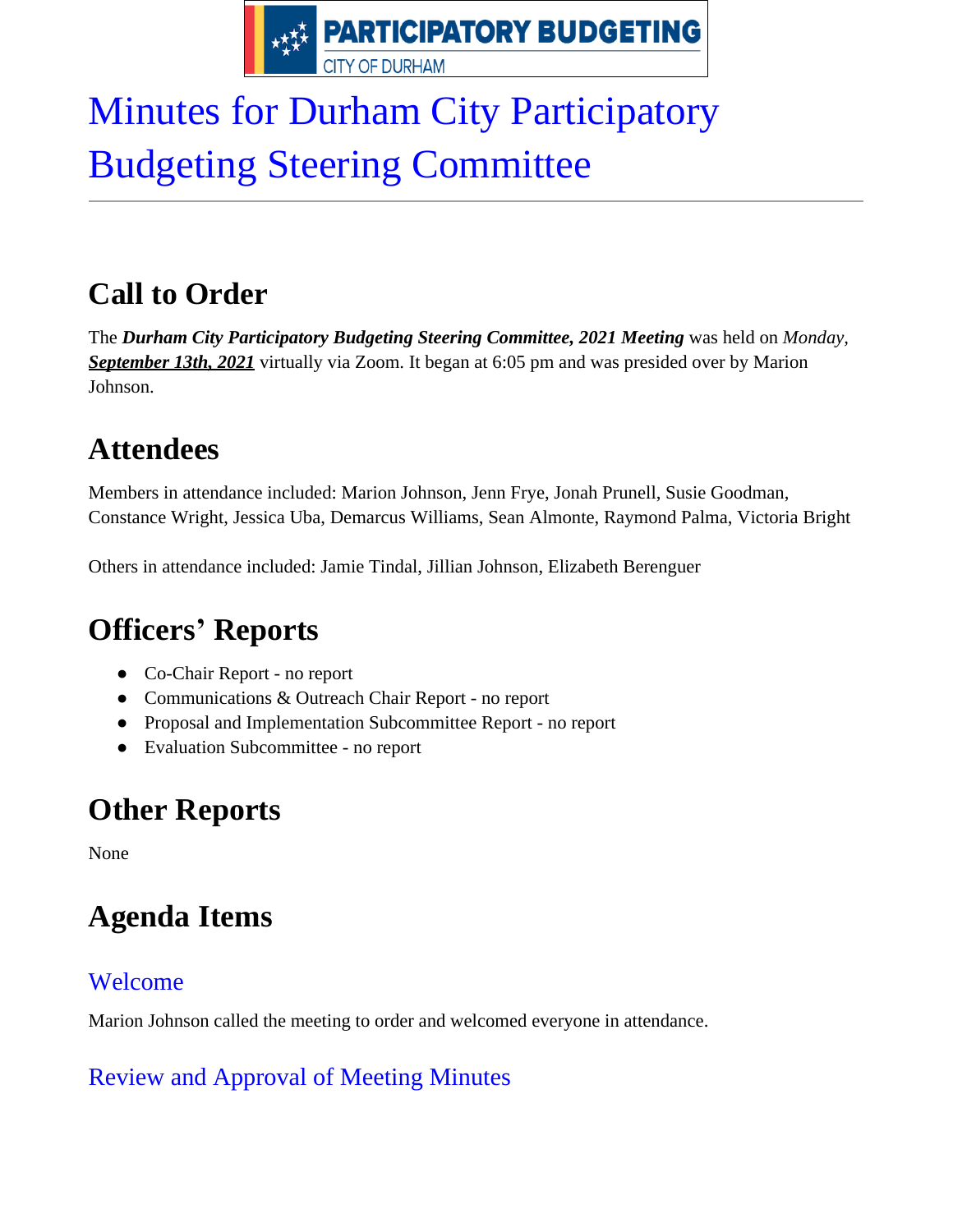

#### *Motion*: Jenn made a motion to approve

*Seconded* by Raymond

*Vote*: Roll call

**Aye** - Unanimous

**No** - None

#### Announcements/Chair Report (see above)

#### PB Durham Cycle 2 Recap - *PB Staff*

#### **Regular Durham City Council Work Sessions**

- PB staff gave an <u>[presentation](https://www.youtube.com/watch?v=1m8qcyPK2GU&t=3536s)</u> update at the July 22, 2021
- Jamie reported that unfortunately, PB Durham was unable to get specific numbers on participation rates for Cycle 2, but does know that there was great participation from DPS students.

Budget Department Updates

- Many PB staff have moved into other, acting positions within the city government
- The council retreat session was to be at this September PB meeting, but was postponed due to uncertainty and continuous change in recent months

PB Contract Orientation for Winning Organizations

• Orientation for the project winners from Cycle 2 went well; good attendance

#### Round Table - Cycle 2 Reflections

The committee participated in a collaborative Google Jamboard activity to reflect on Cycle 2

What went well?

- Very inclusive process that was efficiently ran by PB city staff
- Involvement of more young people than before
- High engagement from DPS students
- Very responsive to community feedback
- The budget delegates were engaged and took seriously the grant proposal review process. There were returning delegates from cycle 1.
- Great adaptation of the PB's focus and intent during an incredibly vital and challenging time of COVID-19